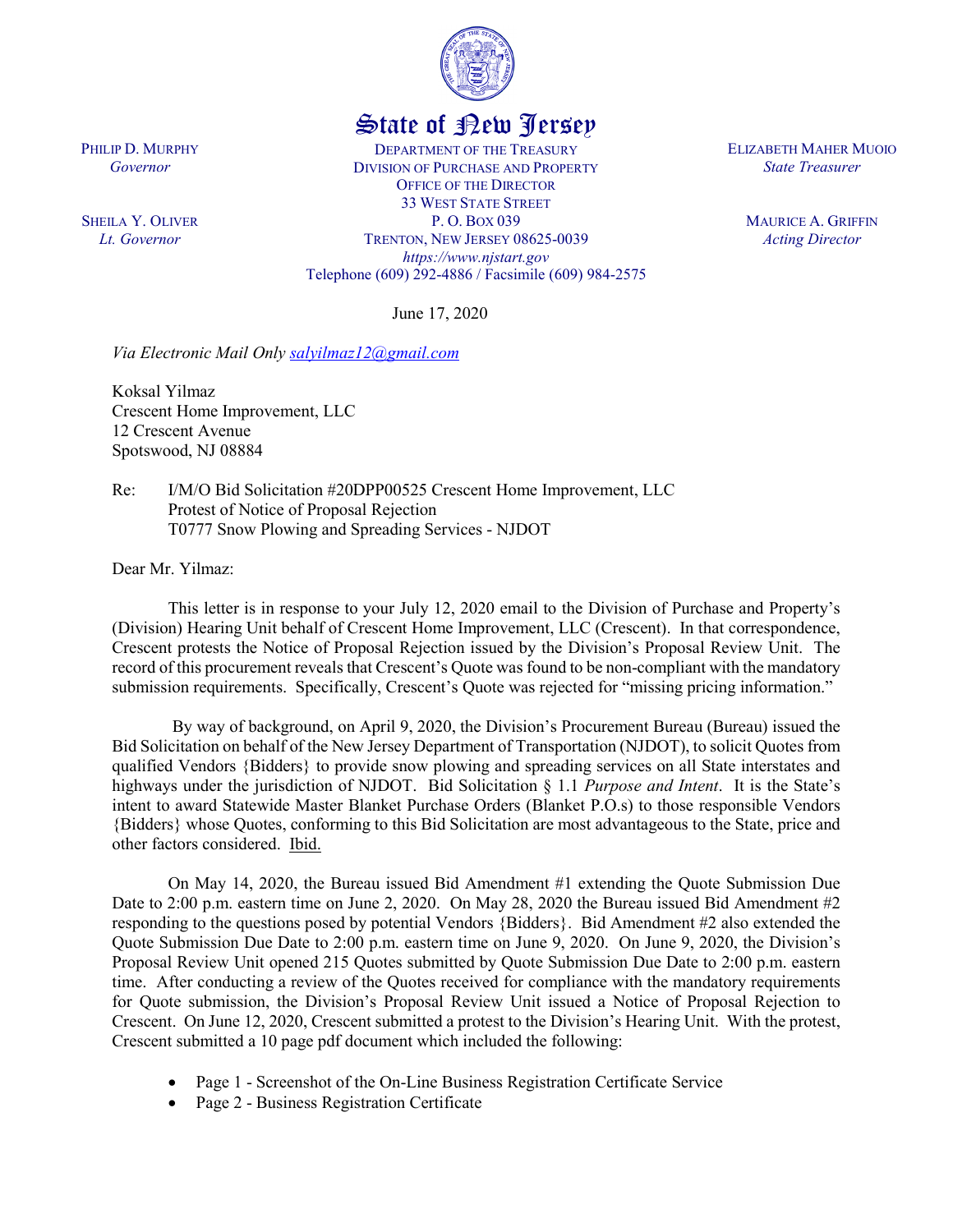- Page 3 Department of the Treasury Internal Revenue Service Employer Identification Number Form
- Page 4 New Jersey Department of the Treasury Certificate of Formation
- Page 5 New Jersey Department of the Treasury Annual Report Certificate
- Page 6 10 Excerpt of the State Supplied Price Sheet

In consideration of Crescent's protest, I have reviewed the record of this procurement, including the Bid Solicitation, Crescent's Quote and protest, the relevant statutes, regulations, and case law. This review of the record has provided me with the information necessary to determine the facts of this matter and to render an informed Final Agency Decision on the merits of the protest. I set forth herein the Division's Final Agency Decision.

The Division's administrative regulations that govern the advertised procurement process establish certain requirements that must be met in order for a Quote to be accepted. Those regulations provide in relevant part that:

- (a) In order to be eligible for consideration for award of contract, the bidder's proposal shall conform to the following requirements or be subject to designation as a non-responsive proposal for noncompliance:
	- 6. Include all RFP-required pricing information.

[*N.J.A.C.* 17:12-2.2(a)]

. . .

Among those attachments required to be submitted with the Quote is the State-Supplied Price Sheet discussed in Bid Solicitation Section 4.0 *Quote Preparation and Submission – Requirements of the Vendor {Bidder}*. More specifically, as to the submission of an electronic Quote using the *NJSTART* eProcurement system, the Bid Solicitation alerted Vendors {Bidders} the following requirements of uploading documents:

> When submitting a *NJSTART* Quote, do not use any symbols (i.e., #, @, \$, &, \*) in the filename. Uploaded files should be compatible with Microsoft Office and/or Adobe software applications. DO NOT UPLOAD files with extensions such as .zip, .numbers, or .pages.

> [Bid Solicitation Section 4.3.1 *NJSTART Submission of Quote*, emphasis added.]

The request that Vendors {Bidders} not upload files using file extensions such as .zip, .numbers, or .pages is set forth in the Bid Solicitation because the Proposal Review Unit is able to open these files; and therefore is unable to determine whether the Vendor {Bidder} has complied with the mandatory requirements for Quote submission.

The record of this procurement reveals that on May 9, 2020 and May 11, 2020, Crescent uploaded the documents comprising its Quote to the *NJSTART* eProcurement system. As shown on the screenshot below, Crescent uploaded nine attachments: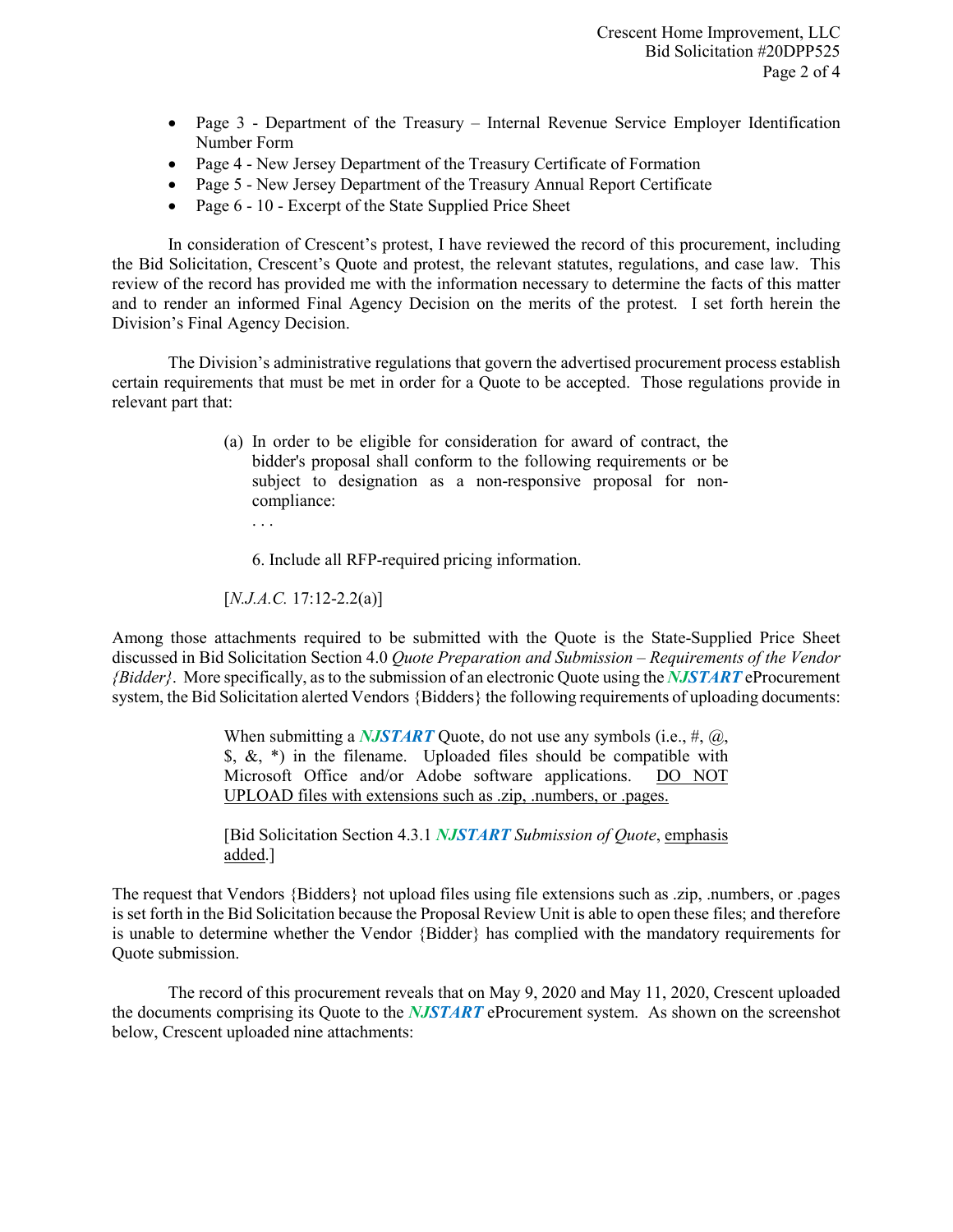| Quote 00004252 - crescent home improvement LLC                                                                           |                                                          |              |                     |            |
|--------------------------------------------------------------------------------------------------------------------------|----------------------------------------------------------|--------------|---------------------|------------|
| <b>Terms &amp; Conditions</b><br>Attachments(9)<br>General<br>Items<br><b>Questions</b><br>Subcontractors<br>Evaluations | Preference<br>Reminders                                  | Summary      |                     |            |
| <b>Files</b>                                                                                                             |                                                          |              |                     |            |
| Name                                                                                                                     | Description Confidential Order Attached By Attached Date |              |                     |            |
| T0777 Attachment Experience of Vendor Bidder~1.pages<br>(view details)                                                   | $\checkmark$                                             | $\mathbf 0$  | <b>Faith Yilmaz</b> | 05/09/2020 |
| OfferandAcceptance-2020.pdf<br>(view details)                                                                            | Ø                                                        | $\mathbf{0}$ | <b>Faith Yilmaz</b> | 05/09/2020 |
| OwnershipDisclosure2020.pdf<br>(view details)                                                                            | $\blacktriangledown$                                     | $\bullet$    | <b>Faith Yilmaz</b> | 05/09/2020 |
| 4-28-20 NJ Department of Transportation.pdf<br>(view details)                                                            | Ø                                                        | $\mathbf{O}$ | <b>Faith Yilmaz</b> | 05/09/2020 |
| (view details)<br>Forms-6.pdf                                                                                            | $\overline{\mathbf{v}}$                                  | $\circ$      | <b>Faith Yilmaz</b> | 05/09/2020 |
| T0777 Disclosure of Investments in Iran Form.pdf<br>(view details)                                                       | Z                                                        | $\mathbf{0}$ | <b>Faith Yilmaz</b> | 05/09/2020 |
| <b>T0777 Subcontractor Utilization Form.pdf</b><br>(view details)                                                        | $\blacktriangledown$                                     | $\mathbf 0$  | <b>Faith Yilmaz</b> | 05/09/2020 |
| certificate of business<br>(view details)                                                                                | Ø                                                        | $\mathbf{0}$ | Faith Yilmaz        | 05/09/2020 |
| T0777 State Supplied Price Sheet Spreading Services 1-2020.numbers<br>(view details)                                     | $\checkmark$                                             | $\circ$      | <b>Faith Yilmaz</b> | 05/11/2020 |
| <b>Forms</b>                                                                                                             |                                                          |              |                     |            |
| <b>No Form Attachments</b>                                                                                               |                                                          |              |                     |            |
| Save & Continue<br>Close Window                                                                                          |                                                          |              |                     |            |
| Copyright © 2020 Periscope Holdings, Inc. - All Rights Reserved.                                                         |                                                          |              |                     |            |

The files were saved and uploaded to *NJSTART* in various formats including: .pdf, .pages and .numbers. Unfortunately, the .numbers and .pages files are not compatible with Microsoft Office or Adobe and therefore the Division's Proposal Review Unit was unable Crescent's uploaded price sheet. Accordingly the Notice of Proposal Rejection was issued. See, Bid Solicitation Section 4.3.1 *NJSTART Submission of Quote* (altering Vendors {Bidders} that they should not upload "files with extensions such as .zip, .numbers, or .pages.") The *NJSTART* system does not prevent a Vendor {Bidder} from submitting a Quote without all of the required forms and documents attached as mandated by the specifications. The responsibility for ensuring that all necessary forms and other submittals, are uploaded into *NJSTART* necessarily and appropriately rests solely with the Vendor {Bidder}. Bid Solicitation § 1.4.2 *Vendor {Bidder} Responsibility*.

With respect to the Notice of Proposal Rejection, in reviewing the protest, the Hearing Unit determined that the Procurement Bureau was able to open Crescent's Quote price sheet entitled "T0777 State Supplied Price Sheet Spreading Service 1-2020.numbers" which was uploaded to *NJSTART* as part of Crescent's submitted Quote. Accordingly, the Bureau will use that document in reviewing and evaluating Crescent's submitted Quote.<sup>[1](#page-2-0)</sup>

In light of the findings set forth above, I overturn the Proposal Review Unit's Notice of Proposal Rejection. Crescent's Quote will be evaluated by the Bureau along with all other Quotes submitted. In the future, Crescent should be mindful to submit documents compatible with common programs such as Microsoft Office™ or Adobe™.

 $\overline{\phantom{a}}$ 

<span id="page-2-0"></span><sup>&</sup>lt;sup>1</sup> I note that pages 6-10 of the pdf attachment included with Crescent protest were not identical to the price sheet uploaded as part of Crescent's submitted Quote; and therefore, will not be considered by the Bureau in the evaluation of Crescent's Quote.